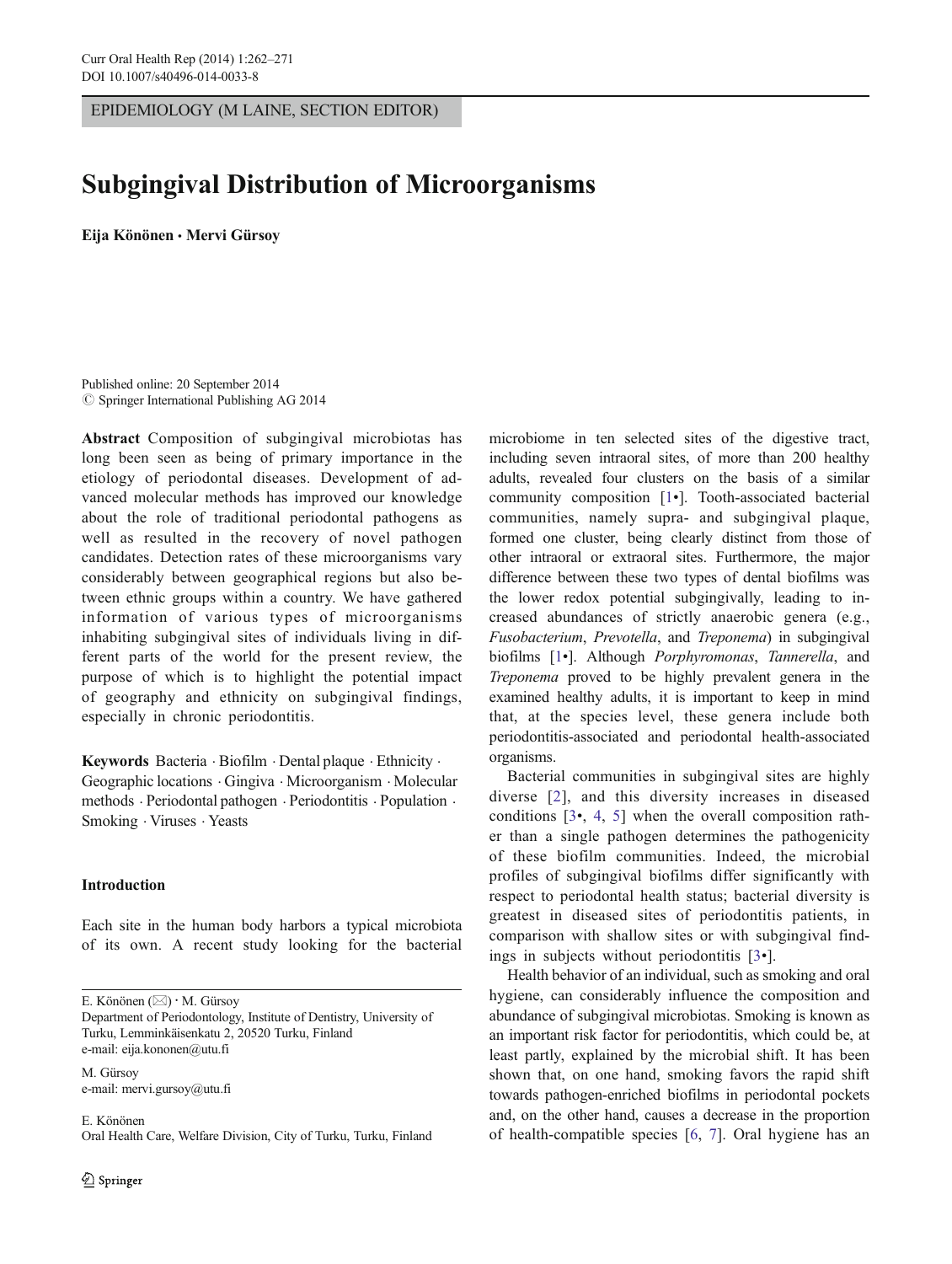impact on subgingival biofilms irrespective of the smoking status [\[8\]](#page-7-0). Gingival inflammation, however, did not lead to a distinct subgingival microbiome in periodontal pockets [\[9](#page-7-0)•].

The environment (geography) and genetic factors (ethnicity) may have a fundamental impact on microbial findings in the oral cavity [\[10](#page-7-0)••, [11](#page-7-0)••]. In the present review, we give an overview of the distribution of subgingival microorganisms in subjects of different ethnic origin and/or living in different continents and countries.

## Dental Plaque Below the Gumline

Four decades ago, it was demonstrated by electron microscopy techniques that the microbial composition of subgingival plaque differs from that of supragingival plaque and that the composition varies in relation to periodontal health status [[4\]](#page-7-0). While both plaque types consisted mainly of coccoid cells with features of Gram-positive organisms in periodontal health, various types of bacterial populations with flagellated bacteria and spirochetes dominated in periodontal diseaseassociated subgingival plaques. Dental biofilm formation and maturation occur via intergeneric and bacteria–environment interactions [[12\]](#page-7-0). The use of specific oligonucleotide probes and fluorescent in situ hybridization has confirmed the principal findings of the structure of dental plaque where specific bacterial taxa are localized in different layers of the tooth-attached biofilms [\[13](#page-7-0)]. In subgingival biofilms, the bottom layer is mainly composed of Actinomyces. The intermediate layer consists of Fusobacterium nucleatum, Tannerella forsythia, and possibly Tannerella-like organisms, while the Cytophaga-Flavobacterium-Bacteroides cluster and the Synergistes group A are located in the top layer. Known periodontal pathogens, Porphyromonas gingivalis, Porphyromonas endodontalis, Prevotella intermedia, and Parvimonas micra, form microcolonies, colonizing already formed biofilms, whereas spirochetes dominate outside the biofilm [[13\]](#page-7-0). The gradual maturation and subsequentially changing microbial composition influence the pathogenicity of subgingival biofilms [\[5](#page-7-0)].

Awide variety of microorganisms colonizing dental plaque at the gingival margin and below the gumline have been suggested as potentially being harmful to periodontal tissues. These include several bacterial species but also not-yetcultivated phylotypes [[2,](#page-7-0) [3](#page-7-0)•, [5](#page-7-0), [9](#page-7-0)•, [14,](#page-7-0) [15](#page-7-0)], Archaea [[16](#page-7-0)], some viruses as triggering organisms [\[17](#page-7-0)], and yeasts as opportunistic pathogens [\[18\]](#page-7-0). Among bacteria, Gramnegative species especially are considered major culprits of periodontal destruction due to their biologically active lipopolysaccharide-containing cell wall structure [[19\]](#page-7-0), although evidence on the involvement of various Grampositive species in periodontal pathogenesis is also considerable [[3](#page-7-0)•, [9](#page-7-0)•, [15](#page-7-0), [20](#page-7-0)–[22\]](#page-7-0).

# Role of Different Microorganisms as Periodontal Pathogens

# Bacteria

Etiologic agents of periodontal diseases include both known cultivable species and several not-yet-cultivable phylotypes. According to Socransky and Haffajee [[5](#page-7-0)], the three redcomplex bacterial species, P. gingivalis, T. forsythia, and T. denticola, are the key pathogens, while Gram-negative P. intermedia, Prevotella nigrescens, F. nucleatum, Campylobacter rectus, and Campylobacter showae and Gram-positive P. micra, Eubacterium nodatum, and Streptococcus constellatus in the orange complex are putative pathogens. The use of open-ended molecular methods has further highlighted the composition of subgingival biofilms in disease. In the landmark study of Paster et al. [\[2](#page-7-0)], 347 species/ phylotypes were found in subgingival samples from 31 subjects (11 subjects with 'refractory periodontitis', nine with periodontitis, two with HIV-associated periodontitis, four with necrotizing ulcerative gingivitis, and five periodontally healthy subjects). The majority of the findings represented unknown bacterial taxa; for example, Synergistetes (formerly Deferribacteres) and TM7 organisms were common in subgingival plaque of patients with periodontal disease. P. endodontalis and two red-complex species, P. gingivalis and T. forsythia, were exclusively associated with the disease, whereas *T. denticola* was common both in health and disease. Gram-positive Atopobium parvulum, Atopobium rimae, Eubacterium saphenum, and Filifactor alocis were found as potential pathogens [[2\]](#page-7-0). In fact, it has been suggested that Gram-positive bacteria, such as Filifactor and Peptostreptococcus, could be the major players in periodontal disease [\[22\]](#page-7-0). In a recent study, using 454 pyrosequencing of 16S rRNA genes, clear differences were observed between subgingival plaque samples collected from subjects with chronic periodontitis and periodontitis-free subjects, the major periodontitis-associated organisms being F. alocis, P. gingivalis, and T. denticola [\[3](#page-7-0)•]. Interestingly, in the latter study, most findings represented cultivable species.

Of the Gram-negative organisms,A. actinomycetemcomitans is considered a major periodontal pathogen in aggressive periodontitis, particularly in its localized form [\[10](#page-7-0)••], while P. gingivalis has been long known as a typical member of subgingival biofilms in patients with chronic periodontitis [\[5\]](#page-7-0). It is notable that, in some geographical areas, subjects with aggressive periodontitis are primarily infected by P. gingivalis  $[10\bullet]$  $[10\bullet]$ . In young adults, P. gingivalis and T. forsythia have been connected with the progression of gingivitis to periodontitis [\[23,](#page-7-0) [24](#page-7-0)]. Therefore, *T. forsythia* could be useful as an indicator bacterium of periodontal destruction in its early phase. In addition to T. denticola, other Treponema species, such as T. lecithinolyticum and T. socranskii, can also be harmful to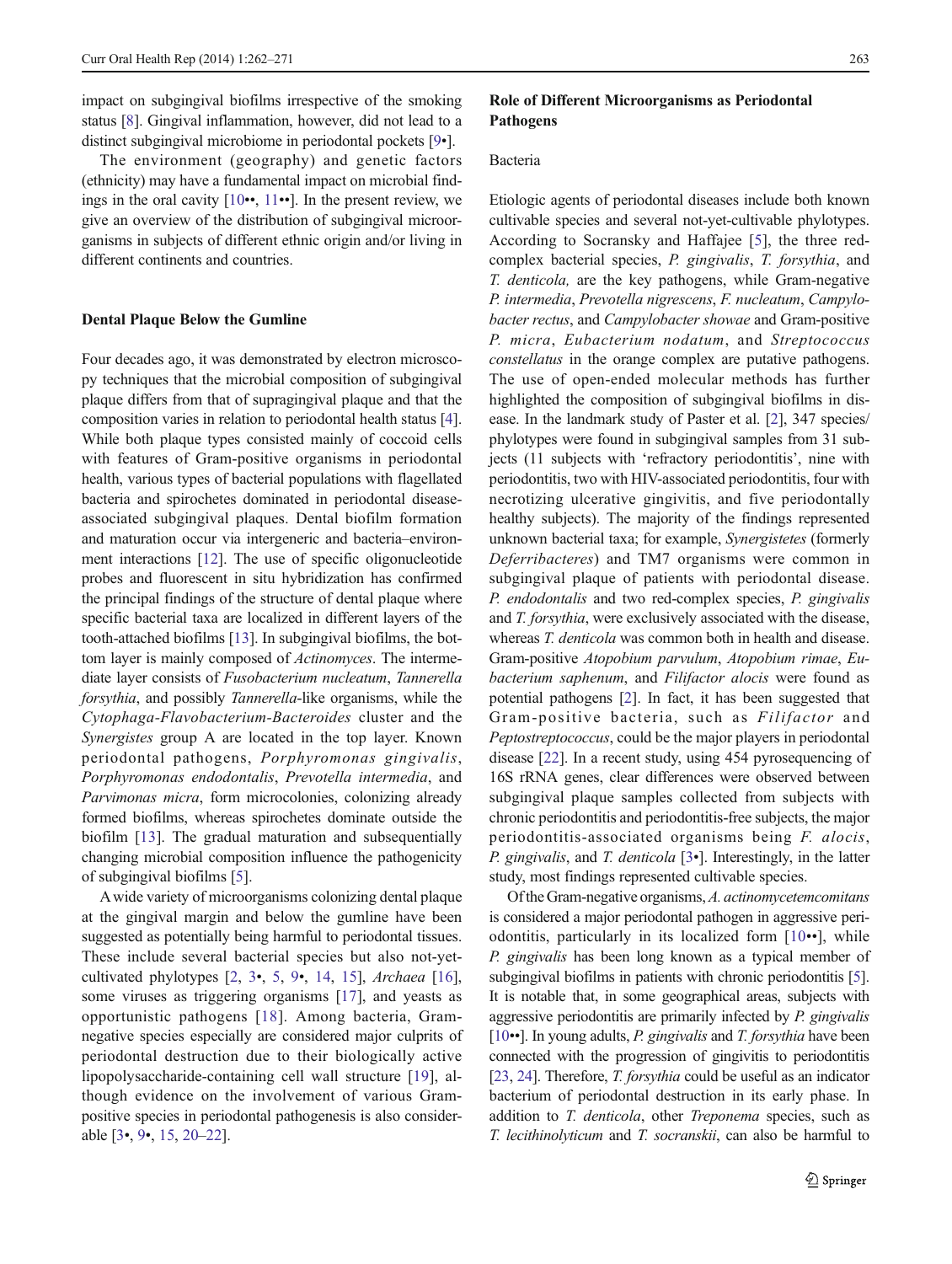<span id="page-2-0"></span>periodontal tissues, and the presence of subgingival spirochetes has been linked to both chronic and aggressive forms of periodontitis [[25](#page-7-0), [26](#page-7-0)•]. Among Gram-positive organisms, F. alocis has the strongest evidence as a periodontal pathogen [\[2,](#page-7-0) [3](#page-7-0)•, [9](#page-7-0)•, [15,](#page-7-0) [20](#page-7-0), [22](#page-7-0)] but several Eubacterium species have also been strongly associated with chronic periodontitis [\[9](#page-7-0)•, [21](#page-7-0)]. Table 1 presents bacterial taxa found in chronic periodontitis, obtained in three recent studies using high-throughput 16S rRNA pyrosequencing [\[3](#page-7-0)•, [9](#page-7-0)•, [15](#page-7-0)].

There can be considerable differences in the pathogenicity between the clones and genotypes within a species. Of the A. actinomycetemcomitans serotypes, serotypes b and c seem to have an increased virulence, which may explain why they are commonly detected in subjects with aggressive

Table 1 Bacterial taxa considered as periodontal pathogens in chronic periodontitis. Data are adapted from three studies using 454 pyrosequencing of the 16S rRNA gene

| Phylum/Class             | Bacterial species (phylotype) | Reference(s)            |  |  |
|--------------------------|-------------------------------|-------------------------|--|--|
| <b>Bacteroidetes</b>     | Capnocytophaga granulosa      | [15]                    |  |  |
|                          | Porphyromonas gingivalis      | [3, 9, 15]              |  |  |
|                          | Porphyromonas endodontalis    | [3, 9]                  |  |  |
|                          | Prevotella denticola          | $[3 \cdot 15]$          |  |  |
|                          | Prevotella intermedia         | $\lceil 3 \cdot \rceil$ |  |  |
|                          | Prevotella tannerae           | $\lceil 3 \cdot \rceil$ |  |  |
|                          | Tannerella forsythia          | [3, 9, 15]              |  |  |
| Spirochaetes             | Treponema denticola           | [3, 9]                  |  |  |
|                          | Treponema lecithinolyticum    | $[3 \cdot 9 \cdot]$     |  |  |
|                          | Treponema maltophilum         | [3, 9]                  |  |  |
|                          | Treponema socranskii          | [3, 9]                  |  |  |
|                          | Treponema vincentii           | $\lceil 3 \cdot \rceil$ |  |  |
| Fusobacteria             | Fusobacterium nucleatum       | $[15]$                  |  |  |
| Proteobacteria           | Campylobacter gracilis        | [15]                    |  |  |
|                          | Campylobacter rectus          | $\lceil 3 \cdot \rceil$ |  |  |
|                          | Kingella oralis               | $[15]$                  |  |  |
| Firmicutes/Negativicutes | Anaeroglobus geminatus        | $[3\bullet]$            |  |  |
|                          | Dialister invisus             | [15]                    |  |  |
|                          | Dialister pneumosintes        | [15]                    |  |  |
|                          | Selenomonas sputigena         | [3, 9, 15]              |  |  |
| Firmicutes/Bacilli       | Streptococcus anginosus       | $[15]$                  |  |  |
| Firmicutes/Clostridia    | Eubacterium brachy            | $[9\cdot]$              |  |  |
|                          | Eubacterium nodatum           | $[9\cdot]$              |  |  |
|                          | Eubacterium saburreum         | [15]                    |  |  |
|                          | Eubacterium saphenum          | [3, 9, 15]              |  |  |
|                          | Filifactor alocis             | [3, 9, 15]              |  |  |
|                          | Mogibacterium timidum         | [9, 15]                 |  |  |
|                          | Parvimonas micra              | [9, 15]                 |  |  |
|                          | Peptostreptococcus stomatis   | [3, 15]                 |  |  |
| Synergistetes            |                               | [3, 9, 15]              |  |  |
| TM7                      |                               | [3, 9, 15]              |  |  |

periodontitis [[10](#page-7-0)••]. Within serotype b, the JP2, a specific clone with highly enhanced leukotoxicity, exposes its carrier to high risk of aggressive periodontitis [[27\]](#page-7-0). Variation in the virulence of P. gingivalis may depend on the type of its fimbriae. Most P. gingivalis-positive subjects carry a single genotype, and distinct fimbrial genotypes are found in periodontitis patients in comparison with periodontally healthy subjects; *fimA* type II, in particular, has been associated with periodontitis [[28](#page-7-0)–[32\]](#page-8-0). Overall, the distribution of different clonal types of periodontal pathogens may vary considerably, depending on the geographic location and/or ethnicity.

### Viruses

To date, little is known about the oral and periodontal viromes. Most information on viruses in periodontal literature exists on two herpes viruses, Epstein-Barr virus (EBV) and cytomegalovirus (CMV) [[17](#page-7-0)]. Significantly altered viral load found in deep periodontal pockets supports the role of viruses in the pathogenesis and progression of periodontal disease [\[33,](#page-8-0) [34\]](#page-8-0). On one hand, the predominance of bacteriophages, including bacteriolytic myoviruses, may have a role in shaping the bacterial microbiota and altering its diversity in subgingival biofilms; the proportions of myoviruses were highest in periodontitis, whereas siphoviruses were significantly more abundant in health [\[34\]](#page-8-0). On the other hand, herpes viruses, particularly CMV, possess several potential pathogenicity mechanisms that can lead to periodontal tissue destruction (see a comprehensive review by Contreras et al. [\[33](#page-8-0)]). Indeed, elevated genomic copies of EBVand CMV have been detected in subgingival plaque, especially in subjects with untreated or progressive periodontitis [\[17](#page-7-0)]. Moreover, higher detection rates of viral co-existence or virus–anaerobe synergy have been found in deep periodontitis lesions in comparison with healthy sites [\[35,](#page-8-0) [36\]](#page-8-0). According to the herpes viral–bacterial interactive model [\[17\]](#page-7-0), viruses are considered triggering organisms for periodontitis-associated bacteria; however, the role of subgingival virus load in the periodontal pathogenesis remains unsolved. In fact, the solidity of the theory is challenged by studies reporting high detection rates of herpes viruses in periodontally healthy subjects [\[35](#page-8-0)–[37\]](#page-8-0) or failing to detect any viral contribution to periodontitis lesions [\[38](#page-8-0)–[40\]](#page-8-0). Conflicting results in the occurrence of periodontal herpes viruses may be explained, at least in part, by variations in the clinical and viral diagnostic methods used in different studies or by true population-, ethnicity-, or age-related differences.

#### Yeasts

Although yeasts are aerobic organisms, considerable detection rates (17–48 %) have been reported from diseased periodontal pockets [[41](#page-8-0)–[45\]](#page-8-0). Candida albicans is clearly the most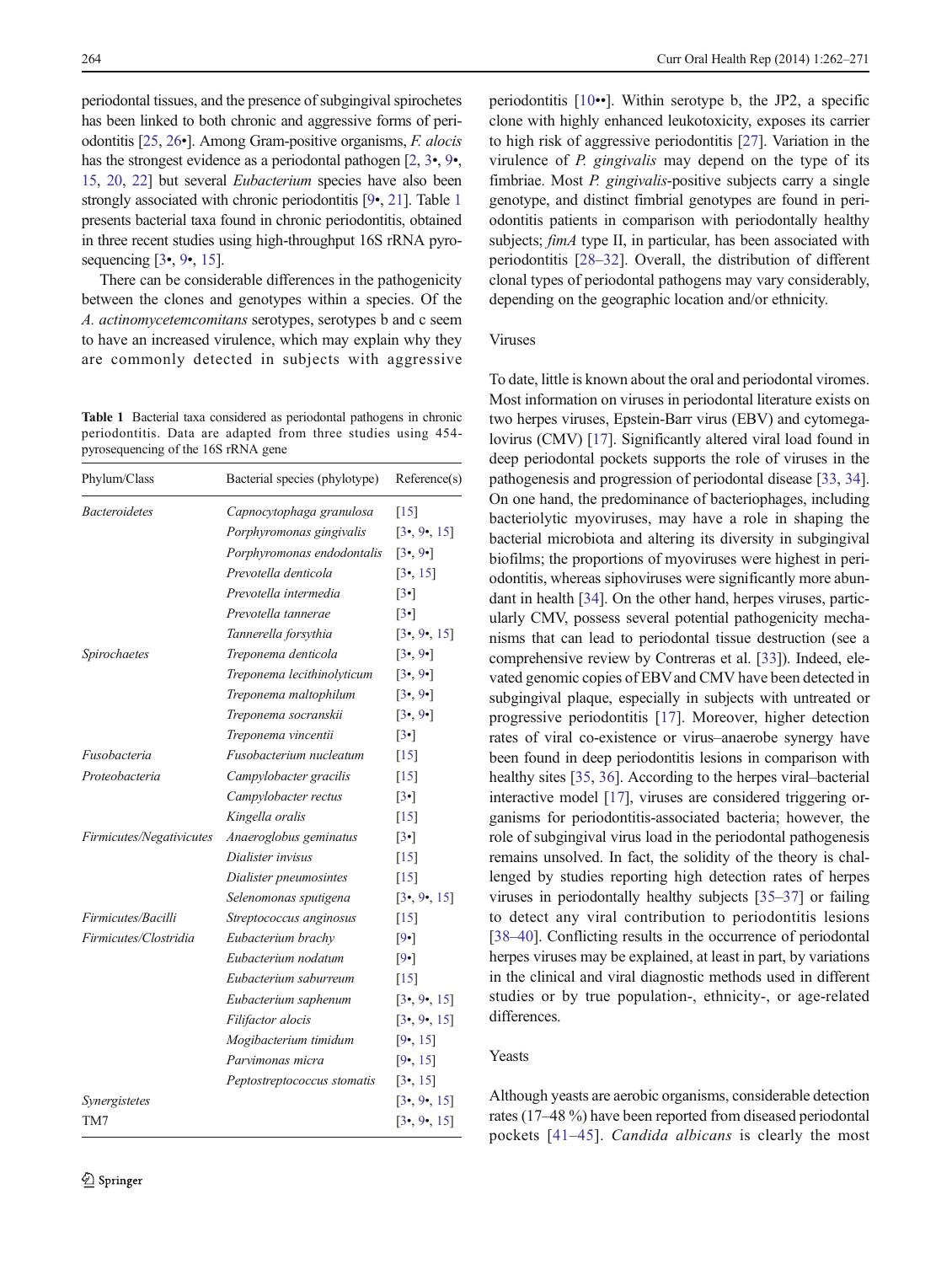common Candida finding in subgingival samples, while other species, such as C. dubliniensis and C. parapsilosis, are much less common and often recovered together with C. albicans [\[42,](#page-8-0) [44](#page-8-0)–[46\]](#page-8-0). Other yeast species are only occasionally isolated from immunocompetent subjects. In HIV-infected periodontitis patients, a high frequency of yeasts has been reported from subgingival samples [\[18](#page-7-0)]. In this study, including 54 HIV patients, 55 % had C. albicans, 48 % C. dubliniensis, and 17 % C. glabrata subgingivally, whereas only one healthy subject in the HIV-negative control group had a subgingival culture with light growth of C. albicans. The role of Candida in the periodontal pathogenesis, if any, has not been elucidated yet.

## Impact of Geography and Ethnicity

Marked differences can be observed in the frequencies of periodontal pathogens among different populations, which may reflect the geography and ethnicity as well as the epidemiology of different forms of periodontal disease [\[5,](#page-7-0) [10](#page-7-0)••]. Figure [1](#page-4-0) presents polymerase chain reaction (PCR)-based detection rates of two known periodontal pathogens, A. actinomycetemcomitans and P. gingivalis, giving an overview at a glance on their presence in different regions of the world.

## Subgingival Microbial Findings in Different Countries

Major bacterial findings reported in studies from different countries are summarized in Table [2](#page-5-0) [\[31,](#page-7-0) [35,](#page-8-0) [47](#page-8-0)–[66\]](#page-9-0). As can be seen, a variety of microbial identification methods, including culture, DNA-DNA checkerboard hybridization, and several types of PCR, was used in these studies. Besides different identification methods, inclusion criteria, disease definition, clinical status of selected subgingival sites, and subgingival sampling methods vary between studies. In addition, often a relatively small number of subjects, even divided in subgroups, have been examined, which brings about uncertainties when interpreting the data. Therefore, it is plausible that differences in prevalence rates are not caused by geography solely. Some of the studies included subject groups from several countries but otherwise used the same study design and methodology for investigating the collected samples, thus improving the reliability of the comparison. Two culturebased studies were conducted in the Netherlands and Spain [\[54\]](#page-8-0) and in Spain, Chile, and Colombia [\[49\]](#page-8-0), including around 40 chronic periodontitis patients in each study group. Despite the similarity of the two Spanish study groups, there were slight differences in detection rates of examined pathogens; for example, for A. actinomycetem comitans  $3\%$  [\[54](#page-8-0)] versus 17 % [\[49](#page-8-0)] and for T. forsythia 65 % versus 36 %, respectively.

Except for the low rate of 3 % for A. actinomycetemcomitans, the microorganism was found in a fifth of the subjects in Spain, Netherlands, Chile, and Colombia. In general, subgingival *P. gingivalis* was a prevalent finding  $(65–84\%)$ in chronic periodontitis patients; however, in the Netherlands the prevalence was only 37 %. Furthermore, P. intermedia/P. nigrescens was isolated from 19 % of Chilean patients in contrast to high detection rates (73–97 %) in other populations examined. The most remarkable difference was observed for P. micra; it was detected in 97 % of Dutch subjects but only in one patient in the Colombian study group. Another study [[55\]](#page-8-0), presenting data on subgingival samples from 259 periodontitis patients in the Netherlands and comparing culture and PCR for detecting periodontal target microorganisms confirmed this high detection rate of P. micra previously presented [\[54](#page-8-0)]. A PCR-based study compared the prevalence of periodontal pathogens between 88 German and 91 Korean subjects suffering from chronic periodontitis [[56\]](#page-8-0). A. actinomycetemcomitans and T. denticola were more common in German than in Korean subjects (48 % vs 27 % and 96 % vs 81 %, respectively), whereas high rates of T. forsythia and P. gingivalis were found in both countries. In a study using checkerboard DNA-DNA hybridization, subgingival proportions of 40 microorganisms were compared between chronic periodontitis patients in the US, Brazil, Chile, and Sweden [\[67\]](#page-9-0). Marked differences were detected for 13 target microorganisms; for instance, the adjusted mean proportion of P. gingivalis in subgingival plaque was highest in Chile and that of T. forsythia in Brazil, whereas the lowest proportions of these species were found in Sweden [[67\]](#page-9-0).

The methodology utilized for the detection of herpes viruses is an important matter when comparing the prevalence rates between different studies. Nowadays, nested PCR is a popular technique for subgingival virus detection, and data are available from various study populations. For example, CMV in periodontitis patients versus periodontitis-free subjects has been reported as follows: 35 % versus 12 % in Canada [[68\]](#page-9-0), 50 % versus 48 % in Brazil [\[35](#page-8-0)], 50 % versus 5 % in Iran [[59\]](#page-8-0), and 79 % versus 77 % in China [\[36\]](#page-8-0), respectively. In contrast, by real-time PCR, extremely low rates of CMV (0–2 %) both for periodontally healthy and diseased subjects have been obtained from studies conducted in the US, UK, and Germany [\[38](#page-8-0)–[40\]](#page-8-0). In a demographically homogenous Chinese study population, including 143 patients with chronic periodontitis and 141 periodontitis-free subjects, genotype profiles of CMV differed in relation to the periodontal health status. While CMV gB-I predominated in healthy and gingivitis subjects, CMV gB-II alone or in combination with EBV-1 had a significant association with periodontitis [[36\]](#page-8-0). According to nested PCR-based studies from Brazil, Iran, Japan, and China, EBV-1 (or EBV) is common in subgingival plaque collected from deepened pockets [\[35](#page-8-0)–[37,](#page-8-0) [59](#page-8-0)]. Again, real-time PCR resulted in much lower detection rates of EBV, varying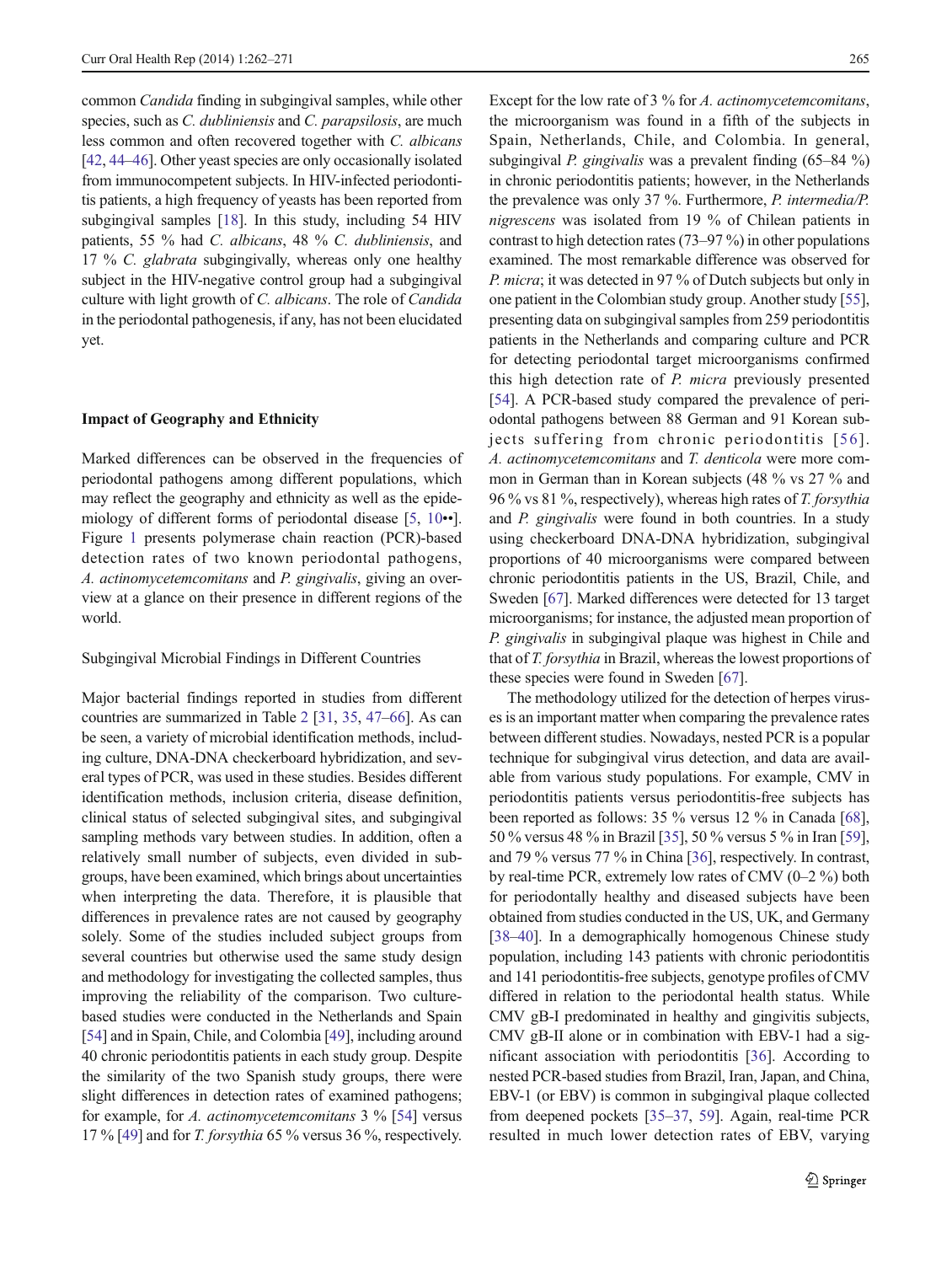<span id="page-4-0"></span>

Fig. 1 Polymerase chain reaction (PCR)-based detection rates of A. actinomycetemcomitans and P. gingivalis in subjects with chronic periodontitis (black bars) and periodontitis-free controls (grey bars) in

different regions of the world. The detailed information about the prevalence rates of the major periodontal pathogens is given in Table [2](#page-5-0)

between 6 and 28 %, in American, English, and German periodontitis patients [[38](#page-8-0)–[40\]](#page-8-0). Herpes simplex virus type 1 (HSV-1) was among the target microorganisms in the German study using real-time PCR [[40\]](#page-8-0) and in the Brazilian study using nested PCR [[35](#page-8-0)], both studies including an aggressive periodontitis group. In the latter study, HSV-1 was found in 37 % of the periodontally healthy subjects and in 87 % of the patients with aggressive periodontitis, while the microorganism was found only in 2 % of both healthy and diseased German subjects. It remains open whether this remarkable difference is explained by different methods or geography.

Subgingival yeasts in periodontitis patients have rather similar detection rates in different geographical locations. In two large-scale studies, 19.6 % of the 535 samples collected in Sweden [\[41\]](#page-8-0) and 16.8 % of the 500 samples collected in the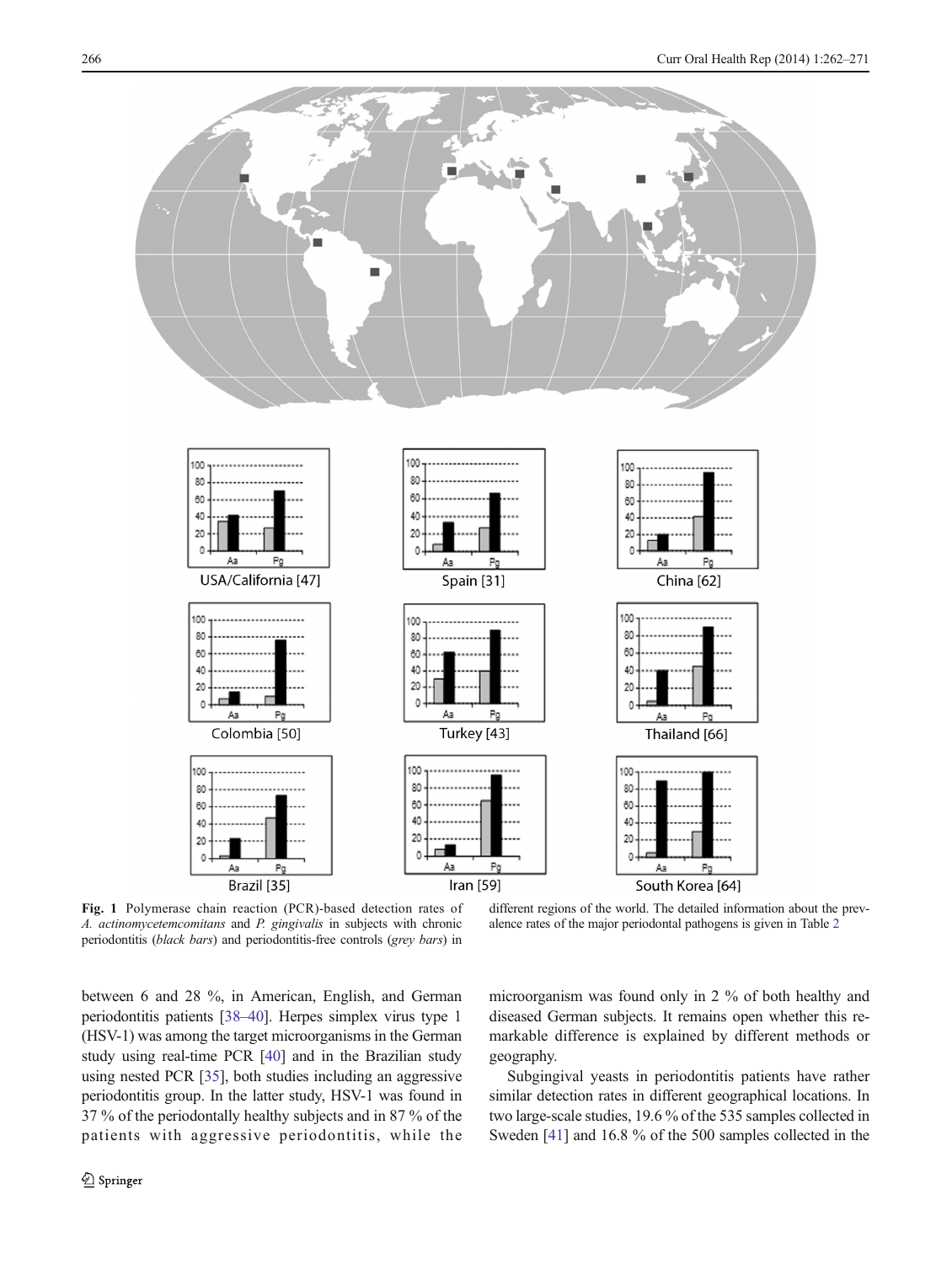<span id="page-5-0"></span>Table 2 Geographical distribution of major bacterial recoveries from subgingival plaque in chronic periodontitis subjects

| Country<br>[Reference] | Population |                              | Method                | Prevalence $(\% )$ |              |                      |       |                |     |              |        |     |                |     |
|------------------------|------------|------------------------------|-----------------------|--------------------|--------------|----------------------|-------|----------------|-----|--------------|--------|-----|----------------|-----|
|                        | N          | Age range<br>$(mean \pm SD)$ |                       | Aa                 | Pg           | $Pi$ sensu lato $Pi$ |       | P <sub>n</sub> | Td  | Tf           | Syn Fa |     | Pm             | TM7 |
| <b>USA</b> [47]        | 101        | $35 - 83$                    | <b>PCR</b>            | 42                 | 70           |                      | 57    | 85             | 76  | 83           |        |     |                |     |
| Mexico <sup>[48]</sup> | 44         | $31 - 75$                    | Checkerboard          | 86                 | 98           |                      | 95    | 93             | 95  | 96           |        |     |                |     |
| Colombia [49]          | 41         | $25 - 64$                    | Culture               | 17                 | 66           | 73                   |       |                |     | 39           |        |     | $\overline{2}$ |     |
| Colombia [50]          | 68         | $(42.3 \pm 11.3)$            | PCR                   | 15                 | 77           | 75                   |       |                |     | 50           |        |     |                |     |
| Colombia [51]          | 325        | $(45.6 \pm 10.6)$            | <b>PCR</b>            | 17                 | 68           |                      | $-27$ | $\sim$ 12      |     | 59           |        |     |                |     |
| Brazil [35]            | 30         | $(42.7 \pm 6.7)$             | <b>PCR</b>            | 23                 | 73           |                      | 87    |                |     | 33           |        |     |                |     |
| Chile [49]             | 37         | $31 - 60$                    | Culture               | 19                 | 84           | 19                   |       |                |     | 16           |        |     | 30             |     |
| Cameroon [52]          | 21         | $20 - 62$                    | Checkerboard          | 52                 | 86           |                      | 86    | 91             | 67  | 82           |        |     | 91             |     |
| Sudan [53]             | 25         | $22 - 70$                    | DNA probe/<br>Culture | 16/28              | 96/36        | NA/40                | 76/NA |                |     | 96/NA        |        |     |                |     |
| Norway <sup>[53]</sup> | 18         | $30 - 61$                    | Culture               | 33                 | 87           | 78                   |       |                |     |              |        |     |                |     |
| Netherlands [54]       | 30         | $29 - 63$                    | Culture               | 23                 | 37           | 90                   |       |                |     | 73           |        |     | 97             |     |
| Netherlands [55]       | 259        | $>25$                        | RT PCR/Culture        | 27/22              | 46/43        | NA/64                | 83/NA |                |     | 89/83        |        |     |                |     |
| Germany [56]           | 88         | $(43.3 \pm 8.6)$             | RNA probe             | 48                 | 82           |                      |       |                | 96  | 96           |        |     |                |     |
| Switzerland [57]       | 47         | $(50.5 \pm ND)$              | RT PCR                | 19                 | 81           |                      | 72    |                | 89  | 96           |        |     |                |     |
| Spain [49]             | 36         | $26 - 67$                    | Culture               | 17                 | 78           | 97                   |       |                |     | 36           |        |     | 61             |     |
| Spain [54]             | 31         | $26 - 62$                    | Culture               | 3                  | 65           | 74                   |       |                |     | 65           |        |     | 58             |     |
| Spain [31]             | 33         | $(43.4 \pm ND)$              | <b>PCR</b>            | 33                 | 67           |                      |       |                | 49  | 70           |        |     |                |     |
| Romania [58]           | 36         | $30 - 68$                    | Culture               | 42                 | 76           | 55                   |       |                |     |              |        |     |                |     |
| Turkey $[43]$          | 14         | $37 - 59$                    | PCR/Culture           | $50/-43$           | $93/\sim 71$ | $NA/\sim 86$         |       |                |     | $NA/\sim 86$ |        |     | $NA/\sim$ 29   |     |
| Iran [59]              | 40         | $(40.9 \pm 12.2)$            | Multiplex PCR         | 13                 | 95           |                      |       |                |     | 75           |        |     |                |     |
| Yemen $[60]$           | 20         | $30 - 50$                    | RT PCR                | 68                 | 98           |                      |       |                | 100 | 100          |        |     | 100            |     |
| Yemen $[61]$           | 40         | 35-47                        | RT PCR                |                    | 71           |                      |       |                | 91  | 100          | 100    | 100 | 100            | 95  |
| China [62]             | 60         | $(35.3 \pm 9.1)$             | RT PCR                | 20                 | 95           |                      | 98    |                |     |              |        |     |                |     |
| China [63]             | 306        | $(52.2 \pm 9.6)$             | RT PCR                | ~11                | $-81$        |                      | ~100  |                | ~50 | $-47$        |        |     |                |     |
| Korea <sup>[64]</sup>  | 29         | 29-49                        | PCR                   | 90                 | 100          |                      | 90    |                |     | 97           |        |     | 97             |     |
| Korea [56]             | 90         | $(46.6 \pm 10.9)$            | RNA probe             | 27                 | 81           |                      |       |                | 81  | 89           |        |     |                |     |
| Japan [65]             | 20         | $(43.6 \pm 11.1)$            | RT PCR                | 25                 | 75           |                      |       |                |     | 85           |        |     |                |     |
| Thailand [66]          | 20         | $(46.5 \pm 10.1)$ PCR        |                       | 35                 | 95           |                      |       |                | 80  | 95           |        |     |                |     |

 $Aa = A$ . actinomycetemcomitans;  $Fa = F$ . alocis;  $Pg = P$ . gingivalis;  $Pi = P$ . intermedia;  $Pm = P$ . micra;  $Pn = P$ . nigrescens;  $Syn = Synergistetes; Td = Q$ T. denticola; Tf = T. forsythia; NA = no data available; RT PCR = Real-time PCR

US [\[45](#page-8-0)] were reported to be positive for yeasts. In an Argentinian study population, C. albicans was found in 24 %, C. parapsilosis in 5.6 %, and C. dubliniensis in 4.4 % of the 180 periodontitis patients examined [\[46](#page-8-0)]. Smaller studies conducted in Brazil [\[42\]](#page-8-0), Turkey [\[43\]](#page-8-0), and Ireland [[44\]](#page-8-0) have presented detection rates of 30 %, 23 %, and 48 %, respectively, for yeasts in subgingival plaque from diseased periodontal pockets.

# Distribution of Some Virulent Clones/Types

A comprehensive overview on the colonization of potential microorganisms related to aggressive periodontitis in geographically and ethnically diverse populations was recently provided by Könönen and Müller [[10](#page-7-0)••]. Traditionally, A. actinomycetemcomitans has been seen as the major pathogen and its leukotoxin production as the main virulence factor contributing to this form of periodontal disease. In general, of its seven serotypes, A. actinomycetemcomitans serotype b is common in periodontally diseased Caucasians in Europe, while in American and Asian subjects, serotype c dominates. However, serotype c and serotype a, in particular, are also common in A. actinomycetemcomitans-positive subjects without the disease (see Table [1](#page-2-0) in the reference [\[10](#page-7-0)••]). In contrast, the presence of the specific JP2 clone results in a highly increased risk for aggressive periodontitis. This clone is nearly exclusively found in Moroccan adolescents and in some young populations of West African origin in Brazil and the US [\[10](#page-7-0)••]. Also, in chronic periodontitis patients colonized by A. actinomycetemcomitans, serotype distribution varies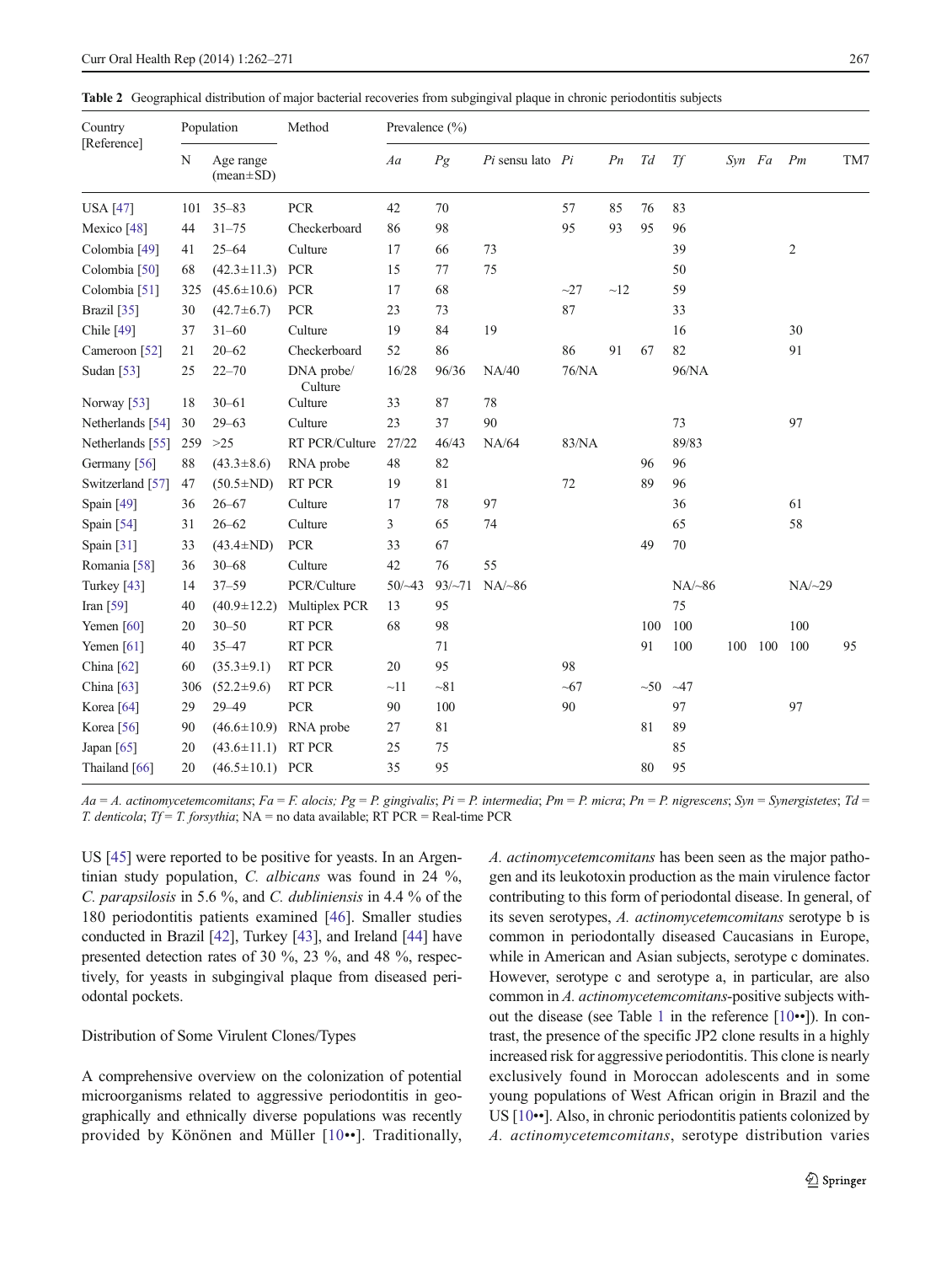between countries. In Brazil, serotype c dominates and serotype a is relatively prevalent, contrasting with the findings in Finnish and Taiwanese patients where serotype b dominates, while on the Eastern coast of the US, serotypes a, b, and c are distributed equally [\[10](#page-7-0)••, [69](#page-9-0)].

Prevalence of fimbrial genotypes of P. gingivalis has been studied in various regions of the world. Although fimA type II seems to predominate in periodontitis patients irrespective of the geographical location, there are remarkable differences in the detection rates of other genotypes [[28](#page-7-0)–[32](#page-8-0)]. In Japan and China, the distribution of fimA genotypes proves to be similar; besides fimA type II, fimA type IV was common in subgingival plaque collected from subjects with periodontitis, whereas fimA type I was highly prevalent and also fimA type V was rather common in periodontally healthy subjects [\[28,](#page-7-0) [32\]](#page-8-0). In Brazil, the distribution differs as regards to fimA type IV, which was found in half of the periodontitis-free subjects but only occasionally in periodontitis patients [\[30](#page-7-0)]. In the latter study, including a multi-ethnic study population, the detection rates of P. gingivalis did not differ between Caucasians (88 %) and African-Brazilians (94 %) with periodontitis; however, no separate data on the prevalence of fimA genotypes in these ethnic groups were given.

## Ethnic Differences

The influence of ethnicity is most reliably studied in countries with a multi-ethnic population. In the US, Craig et al. [\[70\]](#page-9-0) examined a series of clinical, environmental, demographic, and microbiologic factors in an urban study population of 185 subjects, consisting of three minority groups living in the greater New York metropolitan area. Subgingival plaque samples were collected from 47 African-American, 40 Asian-American, and 27 Hispanic subjects and examined by the DNA-DNA checkerboard method. Although Actinomyces oris (formerly Actinomyces naeslundii genospecies 2) was the most common species in all groups, the mean proportions of some bacterial species differed significantly between the three ethnic groups; for example, P. micra (formerly Peptostreptococcus micros) was elevated in the African-American group, whereas A. actinomycetemcomitans and Selenomonas noxia were elevated in the Asian-American group. However, elevated levels of periodontal pathogens were found especially in the unskilled group with worsened periodontal status, higher proportions of males and smokers, and being older than subjects in the skilled and professional groups [\[70\]](#page-9-0). In other words, the ethnicity itself was not the explanatory factor for differences seen in subgingival bacterial profiles.

In a study conducted in Los Angeles, California, oral samples (subgingival plaque, saliva) were collected from four ethnic groups, including 52 Caucasians, 50 Hispanics, 49 African-Americans, and 48 Asian-Americans, for PCR-based microbiologic analyses, including six periodontal bacteria [\[47\]](#page-8-0). The ethnicity, indeed, had an impact on the occurrence of target bacteria; Asian-Americans and Hispanics had a significantly increased risk for harboring A. actinomycetemcomitans and P. gingivalis subgingivally.

A recent US study was specifically targeted to examine the impact of ethnicity on the oral microbiome [\[11](#page-7-0)••, [71](#page-9-0)]. Altogether 192 periodontally and dentally healthy subjects, divided into Caucasian, African-American, Latino, and Chinese groups (48 subjects in each group), were carefully questioned for their demographics, oral hygiene (the frequency of brushing, flossing, smoking history, and visits to the dentist) and diet (standard American, Hispanic/Latino, Asian, and one not fitting to any of the three diets). When subgingival plaque samples from 25 subjects from each ethnic group were examined using an advanced sequencing method, discriminative microbial fingerprints with a 62 % accuracy, 58 % sensitivity, and 86 % specificity were found. Although Caucasians and African-Americans shared a common food, nutritional and lifestyle heritage, a significant microbial divergence between these two groups was observed  $[11\bullet, 71]$  $[11\bullet, 71]$  $[11\bullet, 71]$  $[11\bullet, 71]$ , indicating that ethnicity itself is the determining factor for distinct bacterial profiles.

## Concluding Remarks

To summarize the findings of the reviewed studies, it can be stated that subgingival detection rates of periodontal pathogens vary considerably in different regions of the word. The variation in methodologies leads in part to differences in microbiologic findings; however, geography and ethnicity have an impact on the composition of the human oral microbiota, including subgingival biofilms. Therefore, in studies with multi-ethnic study populations, it would be advisable to give the data separately for each ethnic group.

Acknowledgments We thank Klaus Könönen for generating the figure for this article.

#### Compliance with Ethics Guidelines

Conflict of Interest Eija Könönen and Mervi Gürsoy declare that they have no conflicts of interest.

Human and Animal Rights and Informed Consent This article does not contain any studies with human or animal subjects performed by any of the authors.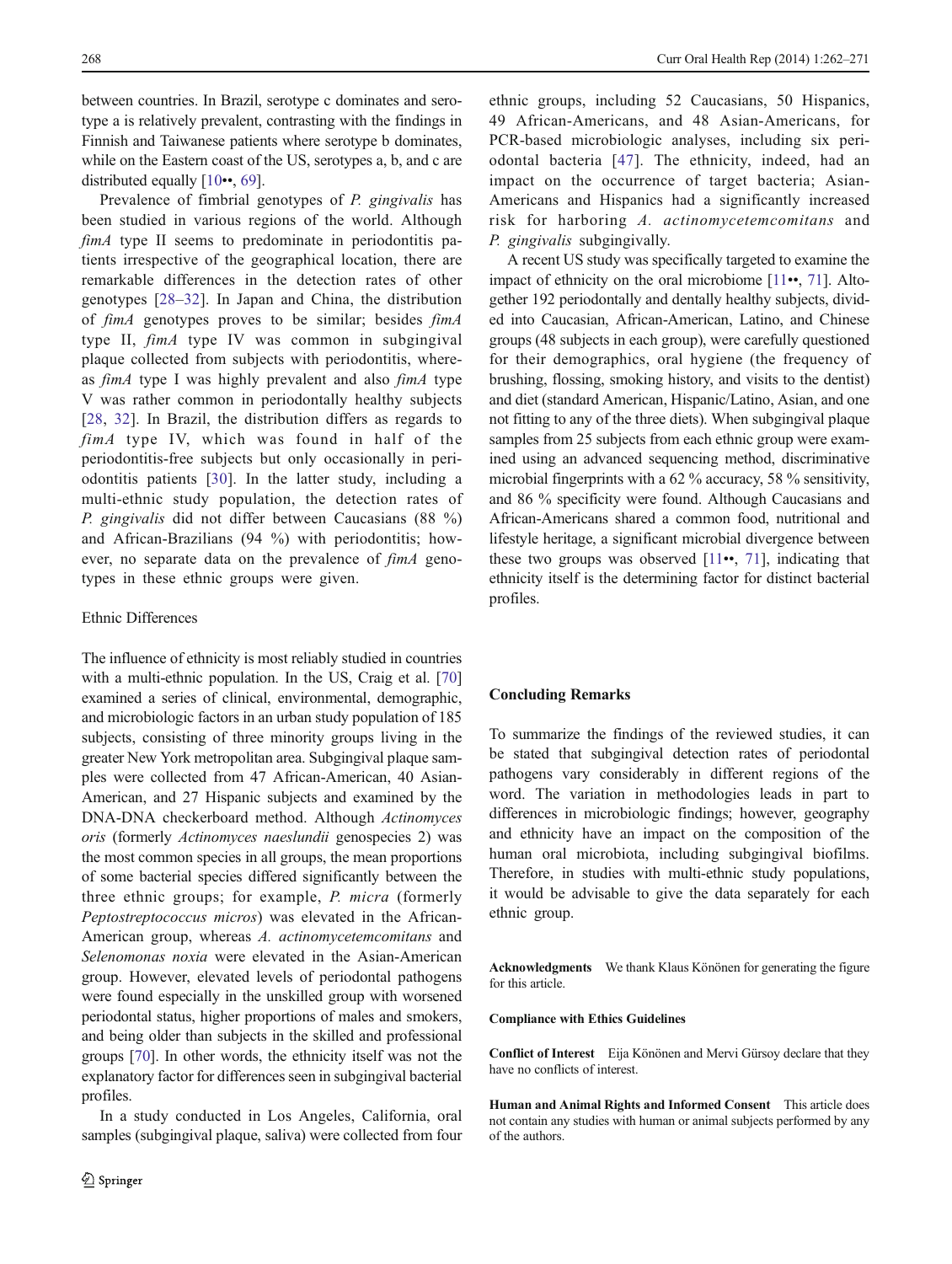## <span id="page-7-0"></span>References

Papers of particular interest, published recently, have been highlighted as:

- Of importance
- •• Of major importance
- 1.• Segata N, Haake SK, Mannon P, Lemon KP, Waldron L, Gevers D, et al. Composition of the adult digestive tract bacterial microbiome based on seven mouth surfaces, tonsils, throat and stool samples. Genome Biol. 2012;13:R42. As part of the Human Microbiome Project, this study demonstrates extensive niche specialization throughout the digestive tract of healthy adults.
- 2. Paster BJ, Boches SK, Galvin JL, Ericson RE, Lau CN, Levanos VA, et al. Bacterial diversity in human subgingival plaque. J Bacteriol. 2001;183:3770–83.
- 3.• Griffen AL, Beall CJ, Campbell JH, Firestone ND, Kumar PS, Yang ZK, et al. Distinct and complex bacterial profiles in human periodontitis and health revealed by 16S pyrosequencing. ISME J. 2012;6:1176–85. The study presents comprehensive bacteriology of subgingival communities with fundamentally distinct profiles between deep and shallow sites of periodontitis subjects and between shallow sites of periodontally healthy and diseased individuals.
- 4. Listgarten MA. Structure of the microbial flora associated with periodontal health and disease in man. J Periodontol. 1976;47:1–18.
- 5. Socransky SS, Haffajee AD. Periodontal microbial ecology. Periodontol 2000. 2000;2005:38,135–87.
- 6. Kumar PS, Matthews CR, Joshi V, de Jager M, Aspiras M. Tobacco smoking affects bacterial acquisition and colonization in oral biofilms. Infect Immun. 2011;79:4730–8.
- 7. Mason MR, Preshaw PM, Nagaraja HN, Dabdoub SM, Rahman A, Kumar PS. The subgingival microbiome of clinically healthy current and never smokers. ISME J. 2014. doi:[10.1038/ismej.2014.](http://dx.doi.org/10.1038/ismej.2014.114) [114](http://dx.doi.org/10.1038/ismej.2014.114).
- 8. Gomes SC, Nonnenmacher C, Susin C, Oppermann RV, Mutters R, Marcantonio RA. The effect of a supragingival plaque-control regimen on the subgingival microbiota in smokers and neversmokers: evaluation by real-time polymerase chain reaction. J Periodontol. 2008;79:2297–304.
- 9.• Abusleme L, Dupuy AK, Dutzan N, Silva N, Burleson JA, Strausbaugh LD, et al. The subgingival microbiome in health and periodontitis and its relationship with community biomass and inflammation. ISME J. 2013;7:1016–25. The study showed that increased inflammation was not associated with a distinct microbiome subgingivally. While total load of pathogens is increased in diseased pockets, this does not lead to loss of healthassociated bacteria, e.g., Actinomyces.
- 10.•• Könönen E, Müller HP. Microbiology of aggressive periodontitis. Periodontol 2000. 2014;65:46–78. This article provides a comprehensive overview of the global carriage rates of potential pathogens associated with aggressive periodontitis.
- 11.•• Mason MR, Nagaraja HN, Camerlengo T, Joshi V, Kumar PS. Deep sequencing identifies ethnicity-specific bacterial signatures in the oral microbiome. PLoS One. 2013;8:e77287. Discriminative microbial fingerprints in subgingival plaque were found between Caucasians and African-Americans who share a common food, nutritional and lifestyle heritage.
- 12. Kolenbrander PE, Palmer Jr RJ, Periasamy S, Jakubovics NS. Oral multispecies biofilm development and the key role of cell-cell distance. Nat Rev Microbiol. 2010;8:471–80.
- 13. Zijnge V, van Leeuwen MB, Degener JE, Abbas F, Thurnheer T, Gmür R, et al. Oral biofilm architecture on natural teeth. PLoS One. 2010;5:e9321.
- 
- 14. Colombo AP, Boches SK, Cotton SL, Goodson JM, Kent R, Haffajee AD, et al. Comparisons of subgingival microbial profiles of refractory periodontitis, severe periodontitis, and periodontal health using the human oral microbe identification microarray. J Periodontol. 2009;80:1421–32.
- 15. Kistler JO, Booth V, Bradshaw DJ, Wade WG. Bacterial community development in experimental gingivitis. PLoS One. 2013;8: e71227.
- 16. Vianna ME, Holtgraewe S, Seyfarth I, Conrads G, Horz HP. Quantitative analysis of three hydrogenotrophic microbial groups, methanogenic archaea, sulfate-reducing bacteria, and acetogenic bacteria, within plaque biofilms associated with human periodontal disease. J Bacteriol. 2008;190:3779–85.
- 17. Slots J. Herpesviral-bacterial interactions in periodontal diseases. Periodontol 2000. 2010;52:117–40.
- 18. Jabra-Rizk MA, Ferreira SM, Sabet M, Falkler WA, Merz WG, Meiller TF. Recovery of Candida dubliniensis and other yeasts from human immunodeficiency virus-associated periodontal lesions. J Clin Microbiol. 2001;39:4520–2.
- 19. Darveau RP. The oral microbial consortium's interaction with the periodontal innate defense system. DNA Cell Biol. 2009;28:389–95.
- 20. Aruni W, Chioma O, Fletcher HM. Filifactor alocis: the newly discovered kid on the block with special talents. J Dent Res. 2014;93:725–32.
- 21. Haffajee AD, Teles RP, Socransky SS. Association of Eubacterium nodatum and Treponema denticola with human periodontitis lesions. Oral Microbiol Immunol. 2006;21:269–82.
- 22. Kumar PS, Griffen AL, Moeschberger ML, Leys EJ. Identification of candidate periodontal pathogens and beneficial species by quantitative 16S clonal analysis. J Clin Microbiol. 2005;43:3944–55.
- 23. Hamlet S, Ellwood R, Cullinan M, Worthington H, Palmer J, Bird P, et al. Persistent colonization with Tannerella forsythensis and loss of attachment in adolescents. J Dent Res. 2004;83:232–5.
- 24. Tanner AC, Kent Jr R, Kanasi E, Lu SC, Paster BJ, Sonis ST, et al. Clinical characteristics and microbiota of progressing slight chronic periodontitis in adults. J Clin Periodontol. 2007;34:917–30.
- 25. Moter A, Riep B, Haban V, Heuner K, Siebert G, Berning M, et al. Molecular epidemiology of oral treponemes in patients with periodontitis and in periodontitis-resistant subjects. J Clin Microbiol. 2006;44:3078–85.
- 26.• You M, Mo S, Leung WK, Watt RM. Comparative analysis of oral treponemes associated with periodontal health and disease. BMC Infect Dis. 2013;13:174. In this study, significant differences were demonstrated in the composition of subgingival treponeme communities in periodontitis versus periodontitis-free individuals.
- 27. Haubek D, Ennibi OK, Poulsen K, Vaeth M, Poulsen S, Kilian M. Risk of aggressive periodontitis in adolescent carriers of the JP2 clone of Aggregatibacter (Actinobacillus) actinomycetemcomitans in Morocco: a prospective longitudinal cohort study. Lancet. 2008;371:237–42.
- 28. Amano A, Kuboniwa M, Nakagawa I, Akiyama S, Morisaki I, Hamada S. Prevalence of specific genotypes of Porphyromonas gingivalis fimA and periodontal health status. J Dent Res. 2000;79: 1664–8.
- 29. Beikler T, Peters U, Prajaneh S, Prior K, Ehmke B, Flemmig TF. Prevalence of Porphyromonas gingivalis fimA genotypes in Caucasians. Eur J Oral Sci. 2003;111:390–4.
- 30. Missailidis CG, Umeda JE, Ota-Tsuzuki C, Anzai D, Mayer MP. Distribution of fimA genotypes of Porphyromonas gingivalis in subjects with various periodontal conditions. Oral Microbiol Immunol. 2004;19:224–9.
- 31. Puig-Silla M, Dasí-Fernández F, Montiel-Company JM, Almerich-Silla JM. Prevalence of fimA genotypes of Porphyromonas gingivalis and other periodontal bacteria in a Spanish population with chronic periodontitis. Med Oral Patol Oral Cir Bucal. 2012;17: e1047–53.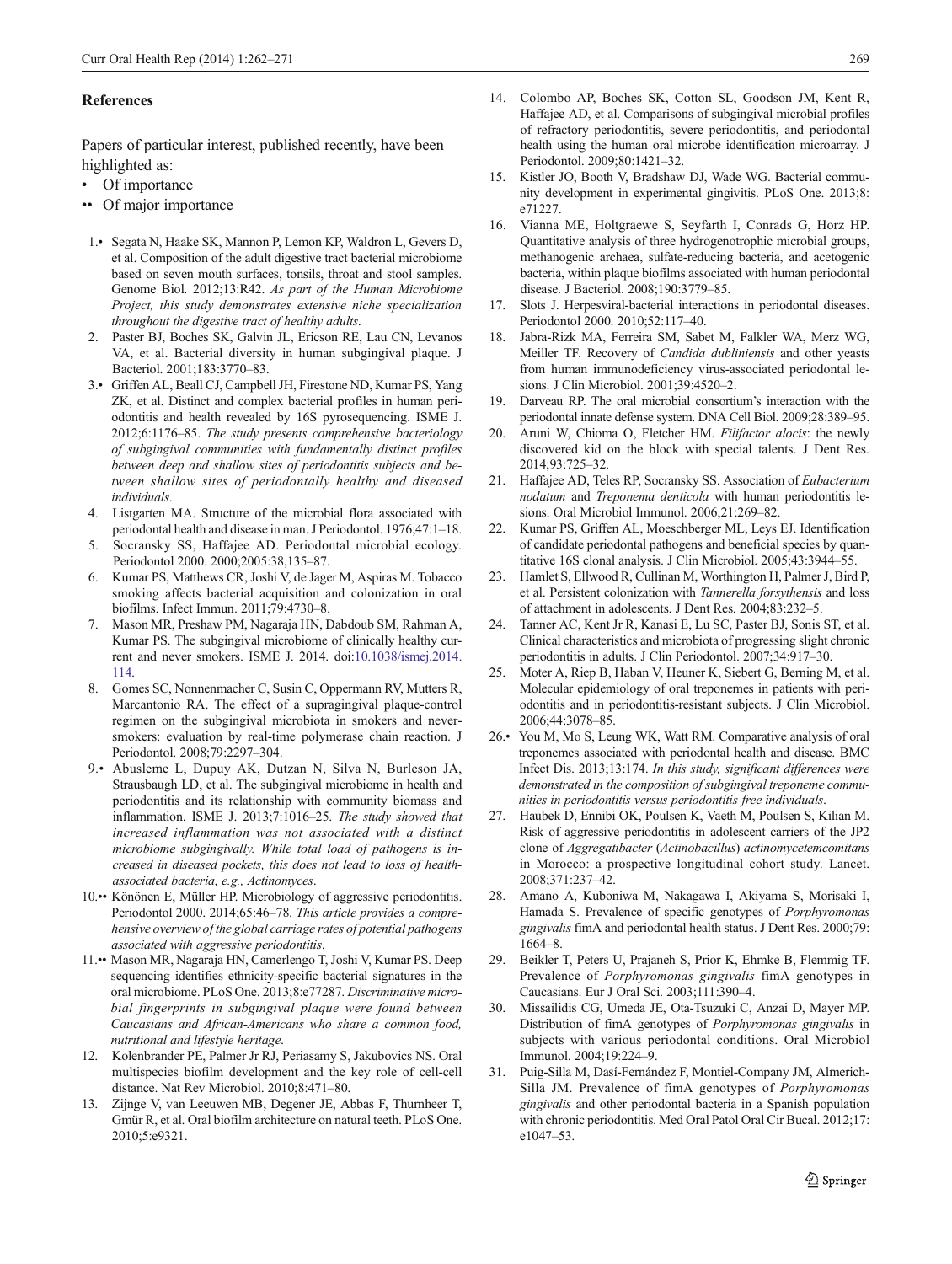- <span id="page-8-0"></span>32. Zhao L, Wu YF, Meng S, Yang H, OuYang YL, Zhou XD. Prevalence of fimA genotypes of Porphyromonas gingivalis and periodontal health status in Chinese adults. J Periodontal Res. 2007;42:511–7.
- 33. Contreras A, Botero JE, Slots J. Biology and pathogenesis of cytomegalovirus in periodontal disease. Periodontol 2000. 2014;64:40–56.
- 34. Ly M, Abeles SR, Boehm TK, Robles-Sikisaka R, Naidu M, Santiago-Rodriguez T, et al. Altered oral viral ecology in association with periodontal disease. MBio. 2014;5:e01133–14.
- 35. Imbronito AV, Okuda OS, Maria de Freitas N, Moreira Lotufo RF, Nunes FD. Detection of herpesviruses and periodontal pathogens in subgingival plaque of patients with chronic periodontitis, generalized aggressive periodontitis, or gingivitis. J Periodontol. 2008;79: 2313–21.
- 36. Wu YM, Yan J, Ojcius DM, Chen LL, Gu ZY, Pan JP. Correlation between infections with different genotypes of human cytomegalovirus and Epstein-Barr virus in subgingival samples and periodontal status of patients. J Clin Microbiol. 2007;45:3665–70. Erratum in: J Clin Microbiol. 2008;46:836.
- 37. Kato A, Imai K, Ochiai K, Ogata Y. Higher prevalence of Epstein-Barr virus DNA in deeper periodontal pockets of chronic periodontitis in Japanese patients. PLoS One. 2013;8:e71990.
- 38. Dawson DR, Wang C, Danaher RJ, Lin Y, Kryscio RJ, Jacob RJ, et al. Real-time polymerase chain reaction to determine the prevalence and copy number of Epstein-Barr virus and cytomegalovirus DNA in subgingival plaque at individual healthy and periodontal disease sites. J Periodontol. 2009;80:1133–40.
- 39. Nibali L, Atkinson C, Griffiths P, Darbar U, Rakmanee T, Suvan J, et al. Low prevalence of subgingival viruses in periodontitis patients. J Clin Periodontol. 2009;36:928–32.
- 40. Stein JM, Said Yekta S, Kleines M, Ok D, Kasaj A, Reichert S, et al. Failure to detect an association between aggressive periodontitis and the prevalence of herpesviruses. J Clin Periodontol. 2013;40:1–7.
- 41. Dahlén G, Wikström M. Occurrence of enteric rods, staphylococci and Candida in subgingival samples. Oral Microbiol Immunol. 1995;10:42–6.
- 42. Canabaro A, Valle C, Farias MR, Santos FB, Lazera M, Wanke B. Association of subgingival colonization of Candida albicans and other yeasts with severity of chronic periodontitis. J Periodontal Res. 2013;48:428–32.
- 43. Doğan B, Antinheimo J, Cetiner D, Bodur A, Emingil G, Buduneli E, et al. Subgingival microflora in Turkish patients with periodontitis. J Periodontol. 2003;74:803–14.
- 44. McManus BA, Maguire R, Cashin PJ, Claffey N, Flint S, Abdulrahim MH, et al. Enrichment of multilocus sequence typing clade 1 with oral Candida albicans isolates in patients with untreated periodontitis. J Clin Microbiol. 2012;50:3335–44.
- 45. Slots J, Rams TE, Listgarten MA. Yeasts, enteric rods and pseudomonads in the subgingival flora of severe adult periodontitis. Oral Microbiol Immunol. 1988;3:47–52.
- 46. Jewtuchowicz VM, Mujica MT, Brusca MI, Sordelli N, Malzone MC, Pola SJ, et al. Phenotypic and genotypic identification of Candida dubliniensis from subgingival sites in immunocompetent subjects in Argentina. Oral Microbiol Immunol. 2008;23:505–9.
- 47. Umeda M, Chen C, Bakker I, Contreras A, Morrison JL, Slots J. Risk indicators for harboring periodontal pathogens. J Periodontol. 1998;69:1111–8.
- 48. Ximenez-Fyvie LA, Almaguer-Flores A, Jacobo-Soto V, Lara-Cordoba M, Sanchez-Vargas LO, Alcantara-Maruri E. Description of the subgingival microbiota of periodontally untreated Mexican subjects: chronic periodontitis and periodontal health. J Periodontol. 2006;77:460–71.
- 49. Herrera D, Contreras A, Gamonal J, Oteo A, Jaramillo A, Silva N, et al. Subgingival microbial profiles in chronic periodontitis patients from Chile, Colombia and Spain. J Clin Periodontol. 2008;35:106–13.
- 50. Botero JE, Contreras A, Lafaurie G, Jaramillo A, Betancourt M, Arce RM. Occurrence of periodontopathic and superinfecting bacteria in chronic and aggressive periodontitis subjects in a Colombian population. J Periodontol. 2007;78:696–704.
- 51. Lafaurie GI, Contreras A, Barón A, Botero J, Mayorga-Fayad I, Jaramillo A, et al. Demographic, clinical, and microbial aspects of chronic and aggressive periodontitis in Colombia: a multicenter study. J Periodontol. 2007;78:629–39.
- 52. Ali RW, Johannessen AC, Dahlén G, Socransky SS, Skaug N. Comparison of the subgingival microbiota of periodontally healthy and diseased adults in northern Cameroon. J Clin Periodontol. 1997;24:830–5.
- 53. Ali RW, Bakken V, Nilsen R, Skaug N. Comparative detection frequency of 6 putative periodontal pathogens in Sudanese and Norwegian adult periodontitis patients. J Periodontol. 1994;65: 1046–52.
- 54. Sanz M, van Winkelhoff AJ, Herrera D, Dellemijn-Kippuw N, Simón R, Winkel E. Differences in the composition of the subgingival microbiota of two periodontitis populations of different geographical origin. A comparison between Spain and The Netherlands. Eur J Oral Sci. 2000;108:383– 92.
- 55. Boutaga K, van Winkelhoff AJ, Vandenbroucke-Grauls CM, Savelkoul PH. The additional value of real-time PCR in the quantitative detection of periodontal pathogens. J Clin Periodontol. 2006;33:427–33.
- 56. Kim TS, Kang NW, Lee SB, Eickholz P, Pretzl B, Kim CK. Differences in subgingival microflora of Korean and German periodontal patients. Arch Oral Biol. 2009;54:223–9.
- 57. Cionca N, Giannopoulou C, Ugolotti G, Mombelli A. Microbiologic testing and outcomes of full-mouth scaling and root planing with or without amoxicillin/metronidazole in chronic periodontitis. J Periodontol. 2010;81:15–23.
- 58. Ali RW, Velcescu C, Jivanescu MC, Lofthus B, Skaug N. Prevalence of 6 putative periodontal pathogens in subgingival plaque samples from Romanian adult periodontitis patients. J Clin Periodontol. 1996;23:133–9.
- 59. Chalabi M, Rezaie F, Moghim S, Mogharehabed A, Rezaei M, Mehraban B. Periodontopathic bacteria and herpesviruses in chronic periodontitis. Mol Oral Microbiol. 2010;25:236–40.
- 60. Al-Hebshi NN, Shuga-Aldin HM, Al-Sharabi AK, Ghandour I. Subgingival periodontal pathogens associated with chronic periodontitis in Yemenis. BMC Oral Health. 2014;14:13.
- 61. Al-Hebshi NN, Al-Alimi A, Taiyeb-Ali T, Jaafar N. Quantitative analysis of classical and new putative periodontal pathogens in subgingival biofilm: a case-control study. J Periodontal Res. 2014.
- 62. He J, Huang W, Pan Z, Cui H, Qi G, Zhou X, et al. Quantitative analysis of microbiota in saliva, supragingival, and subgingival plaque of Chinese adults with chronic periodontitis. Clin Oral Investig. 2012;16:1579–88.
- 63. Li C, Liu J, Tan L, Yu N, Lin L, Geng F, et al. The sociodemographic characteristics, periodontal health status, and subgingival microbiota of patients with chronic periodontitis and type 2 diabetes mellitus: a case-control study in a Chinese population. J Periodontol. 2013;84:1058–66.
- 64. Choi BK, Park SH, Yoo YJ, Choi SH, Chai JK, Cho KS, et al. Detection of major putative periodontopathogens in Korean advanced adult periodontitis patients using a nucleic acid-based approach. J Periodontol. 2000;71:1387–94.
- 65. Tomita S, Komiya-Ito A, Imamura K, Kita D, Ota K, Takayama S, et al. Prevalence of Aggregatibacter actinomycetemcomitans, Porphyromonas gingivalis and Tannerella forsythia in Japanese patients with generalized chronic and aggressive periodontitis. Microb Pathog. 2013;61–62:11–5.